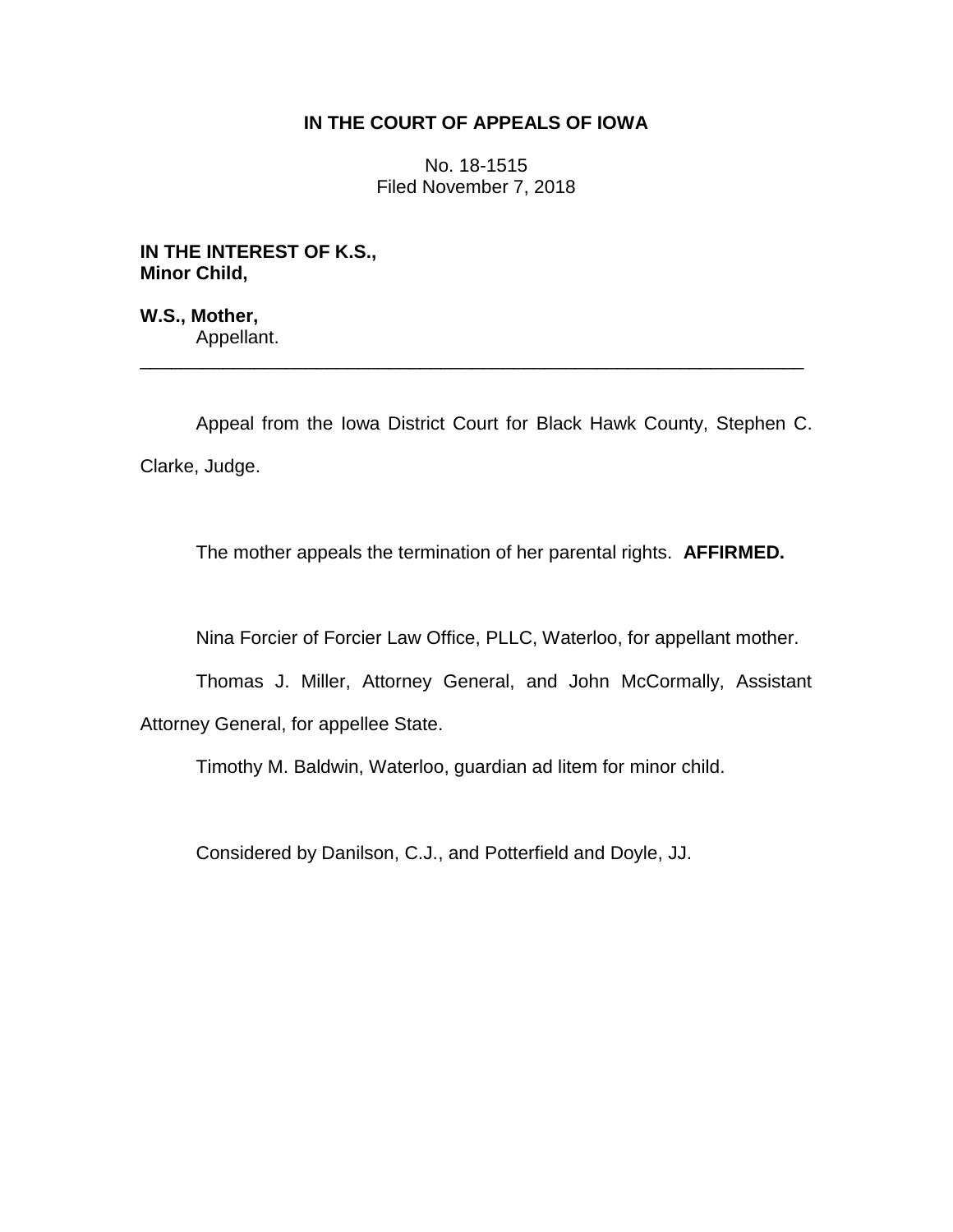## **POTTERFIELD, Judge.**

The mother appeals the termination of her parental rights to her child, K.S., born in 2017. The juvenile court terminated the mother's parental rights pursuant to Iowa Code section 232.116(1)(g), (h), and (*l*) (2018). On appeal, the mother claims there is not clear and convincing evidence to support the statutory grounds for termination, she should be given an additional six months to work toward reunification, termination is not in the child's best interests, and the parent-child bond weighs against termination.<sup>1</sup>

In considering the mother's claims, we review the termination proceedings de novo. *In re A.B.*, 815 N.W.2d 764, 773 (Iowa 2012).

We begin by considering the statutory grounds. "When the juvenile court terminates parental rights on more than one statutory ground, we may affirm the juvenile court's order on any ground we find supported by the record." *Id.* at 774. We consider the grounds of section 232.116(1)(h), which allows the court to terminate parental rights if all of the following are met:

(1) The child is three years of age or younger.

(2) The child has been adjudicated a child in need of assistance pursuant to section 232.96.

(3) The child has been removed from the physical custody of the child's parents for at least six months of the last twelve months, or for the last six consecutive months and any trial period at home has been less than thirty days.

(4) There is clear and convincing evidence that the child cannot be returned to the custody of the child's parents as provided in section 232.102 at the present time.

The mother only challenges the fourth element—whether K.S. could be returned

to her care at the time of the termination hearing. *See In re D.W.*, 791 N.W.2d

 $\overline{a}$ 

<sup>&</sup>lt;sup>1</sup> No father appeals.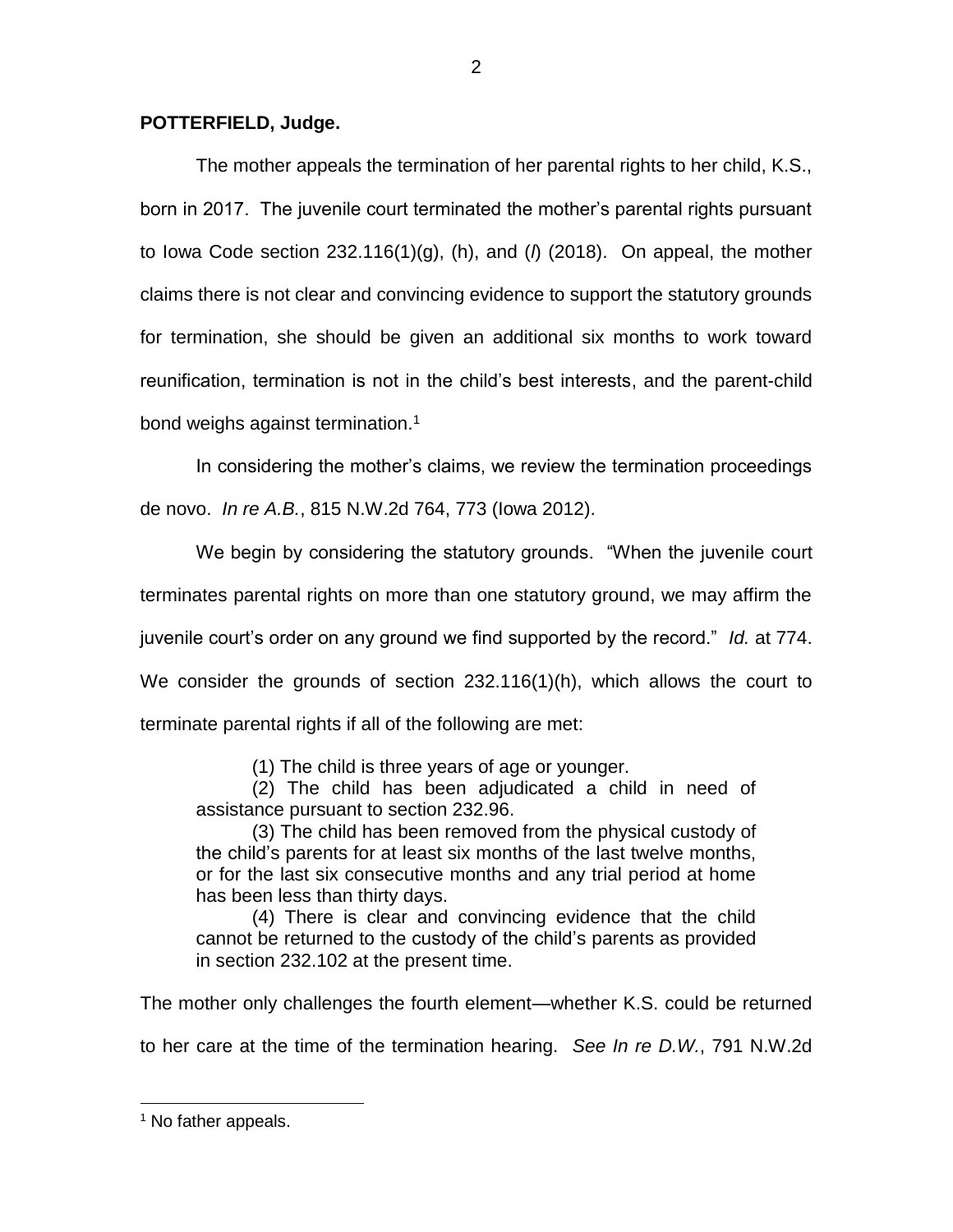703, 707 (Iowa 2010) (interpreting the term "at the present time" to mean to mean "at the time of the termination hearing").

K.S. was born in November 2017 and tested positive for amphetamines and THC at birth. The mother also tested positive for the substances and admitted using methamphetamine, marijuana, and un-prescribed Adderall during her pregnancy. The Iowa Department of Human Services (DHS) became involved, and K.S. was removed from the mother's custody before he was discharged from the hospital. The mother continued to use illegal substances during the pendency of the case; she had at least one positive test for amphetamines, methamphetamine, and THC. She also self-reported on a number of occasions that she would test positive if drug tested, including as late as July 31—less than ten days before the termination hearing—when she admitted recent use of methamphetamine and marijuana to her probation officer. The mother did not complete any drug-treatment programs during the approximately ten-month pendency of proceedings. Additionally, according to the testimony of the DHS social worker assigned to the family, the probation officer made the decision to place the mother in a "locked facility" after she admitted on July 31 that she could not otherwise abstain from using illegal drugs. It is unclear from the record before us what type of facility the mother was in at the time of the termination hearing. However, even if the facility would allow the mother to have the child with her, we agree with the juvenile court that K.S. could not be returned to the mother's care at the time, as she continues to struggle with the same issues that caused DHS to become involved. *See In re M.S.*, 889 N.W.2d 675, 680 (Iowa Ct. App. 2016) ("[A] child cannot be returned to the custody of the child's parent under section 232.102

3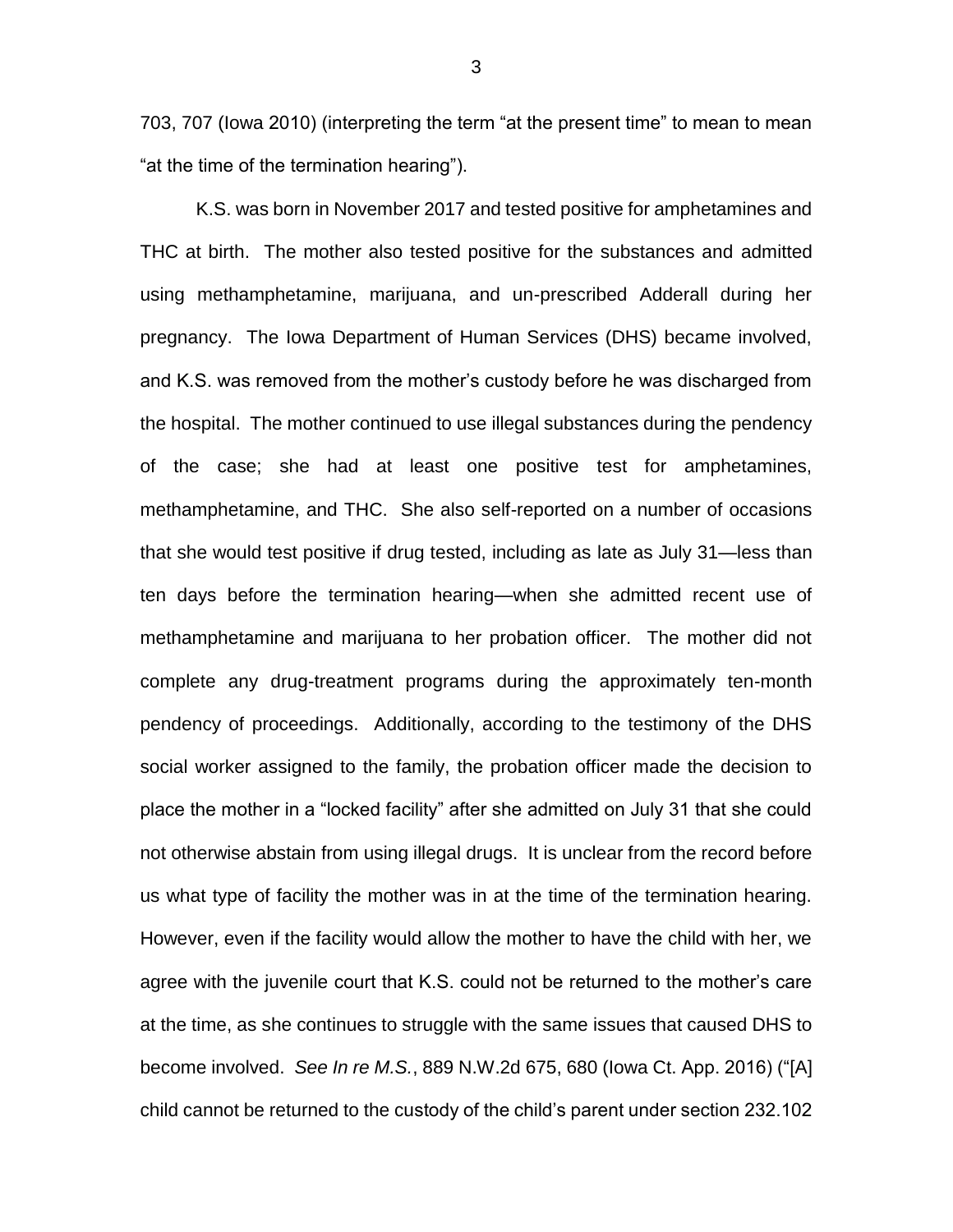if by doing so the child would be exposed to any harm amounting to a new child in need of assistance adjudication." (alteration in original) (citation omitted)).

The mother maintains that even if the child could not be returned to her at the time of the hearing, she should be given an additional six months to work toward reunification. Iowa Code section 232.104(2)(b) allows the juvenile court to delay permanency when "the need for removal of the child from the child's home will no longer exist at the end of the additional six-month period." The juvenile court denied this request, stating:

[The mother] has had services from [DHS] for almost five consecutive years. During that time she has had other children removed and either placed in the sole custody of their fathers or had [her] parental rights terminated. During the last nine months, she has had intensive services available and has been unable to respond appropriately to them on a consistent basis. . . . [A] further period of services will not correct the many personal problems that [the mother] continues to have.

In our de novo review of the record, we agree with the juvenile court. As recently as June 2018, the mother was discharged from a treatment program, in part, "for lack of readiness to resolve her problems." Nothing in the record leads us to conclude the mother was more ready to address the issue by the time of the termination hearing, and recovery from long-term drug addiction is a lengthy process. We cannot say the mother would be in a place to care for K.S. six months after the termination hearing.

The mother combines her argument regarding the best interests of K.S., *see* Iowa Code § 232.116(2), and the permissive factors weighing against termination, *see id.* § 232.116(3). She maintains that because she shares a bond with the child and loves the child, her rights should not be terminated. We